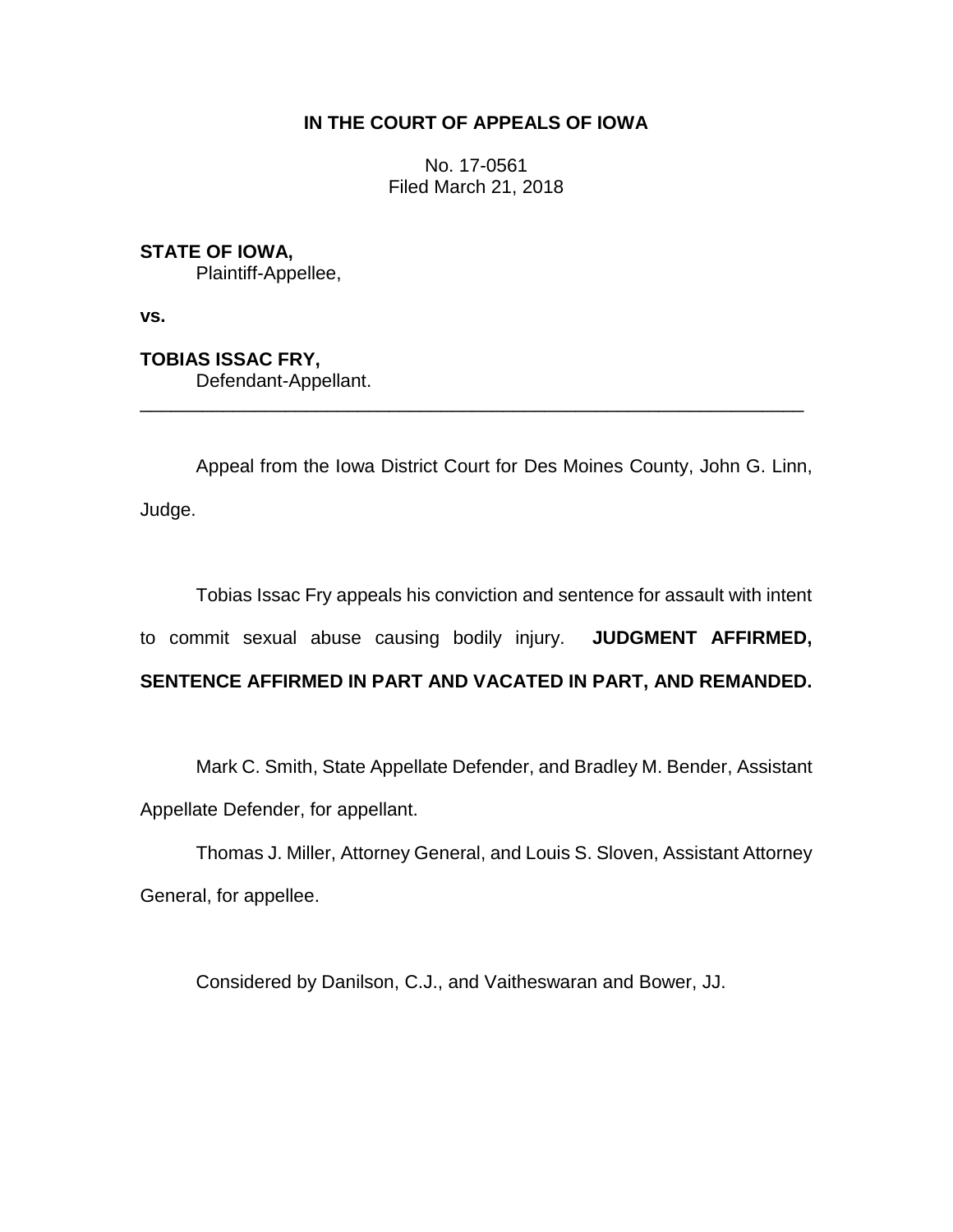## **VAITHESWARAN, Judge.**

Tobias Issac Fry was charged with assaulting an employee of a care center at which he stayed. Following a bench trial, the district court found him guilty of assault with intent to commit sexual abuse, in violation of Iowa Code section 709.11(2) (2015). On appeal, Fry (1) challenges the sufficiency of the evidence supporting the district court's finding of guilt and (2) argues the district court erred in ordering him to make restitution of \$25 for court-appointed attorney fees and in requiring him to pay court costs.

# *I. Sufficiency of the Evidence*

The district court set forth the elements of the crime as follows:

That on or about the 28th day of November of 2015, the defendant assaulted the complaining witness here in this case. An assault would be an act intending to cause pain or injury to, or which is intended to result in physical contact which would be insulting or offensive to the other, with the apparent ability. That the defendant did so with the specific intent to . . . commit a sex act by force or against the will of the complaining witness. And, finally, that the defendant's assault caused a bodily injury to the complaining witness.

Fry concedes he assaulted the employee but argues the State did not produce

"sufficient evidence to support a finding that [his] intent was to perform a sex act

by force [or] against the will of" the employee. The district court defined specific

intent as follows:

Specific intent means not only being aware of doing an act and doing it voluntarily, but, in addition, doing it with a specific purpose in mind[.] [B]ecause determining the defendant's specific intent requires the trier of fact to decide what the defendant was thinking when the act was done, [i]t is seldom capable of direct proof. The trier of fact should consider the facts and circumstances surrounding the act to determine the defendant's specific intent. The trier of fact may, but is not required to, conclude a person intends the natural results of his acts.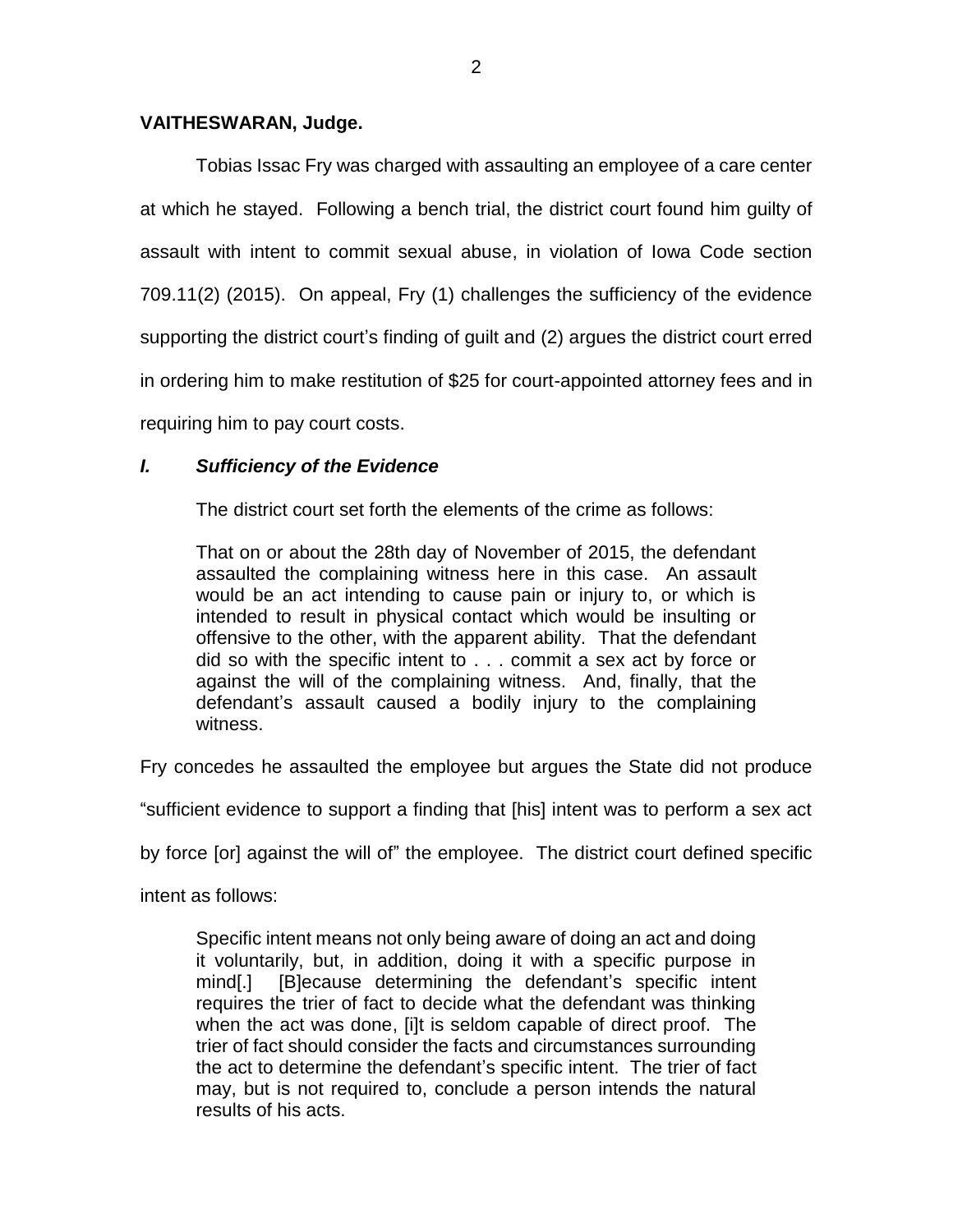The court found the State proved this element:

. . . .

In this case, there was a great deal of force, in the Court's opinion, exercised by this defendant, who is quite a bit bigger than the complaining witness. He physically grappled, manhandled, grabbed, held this complaining witness. At one point, his elbow struck the complaining witness, and she sustained a bruise. These acts, the Court believes, were specifically intended to result in physical contact with the complaining witness, which was insulting or offensive to her, and the crime of assault is a specific intent crime, and the Court concludes that the facts in this case establish beyond a reasonable doubt that specific intent.

. . . . [T]he defendant intended to commit sexual abuse or, in other words, a sex act by force or against the will of the complaining witness. Again, the very physical nature of the acts committed by the defendant would compel the Court to conclude that he had the specific intent to commit a sex act against the will of the complaining witness. Clearly, she resisted, struggled to get free, and, yet, the defendant persisted in holding her, and with his hands, groped her breasts and her crotch area. This, coupled with the many statements the defendant made earlier to the complaining witness

which were sexual in nature, convinces the Court that the defendant did have the specific intent to commit a sex act against the will of the complaining witness.

The court's finding of guilt is binding on us if supported by substantial evidence. *See State v. Beets*, 528 N.W.2d 521, 523 (Iowa 1995). This standard was

satisfied.

*State v. Casady*, 491 N.W.2d 782, 787 (Iowa 1992), cited by Fry, does not lead us to a different conclusion. *Casady* listed several circumstances found to have satisfied the specific intent element, including "a sexual comment made by the defendant to the victim, touching in a sexual way, the removal or request to remove clothing, or some other act during the commission of the crime that showed a desire to engage in sexual activity." 491 N.W.2d at 787. Contrary to Fry's suggestion, this was not an exclusive list. But, even if it were, the record contains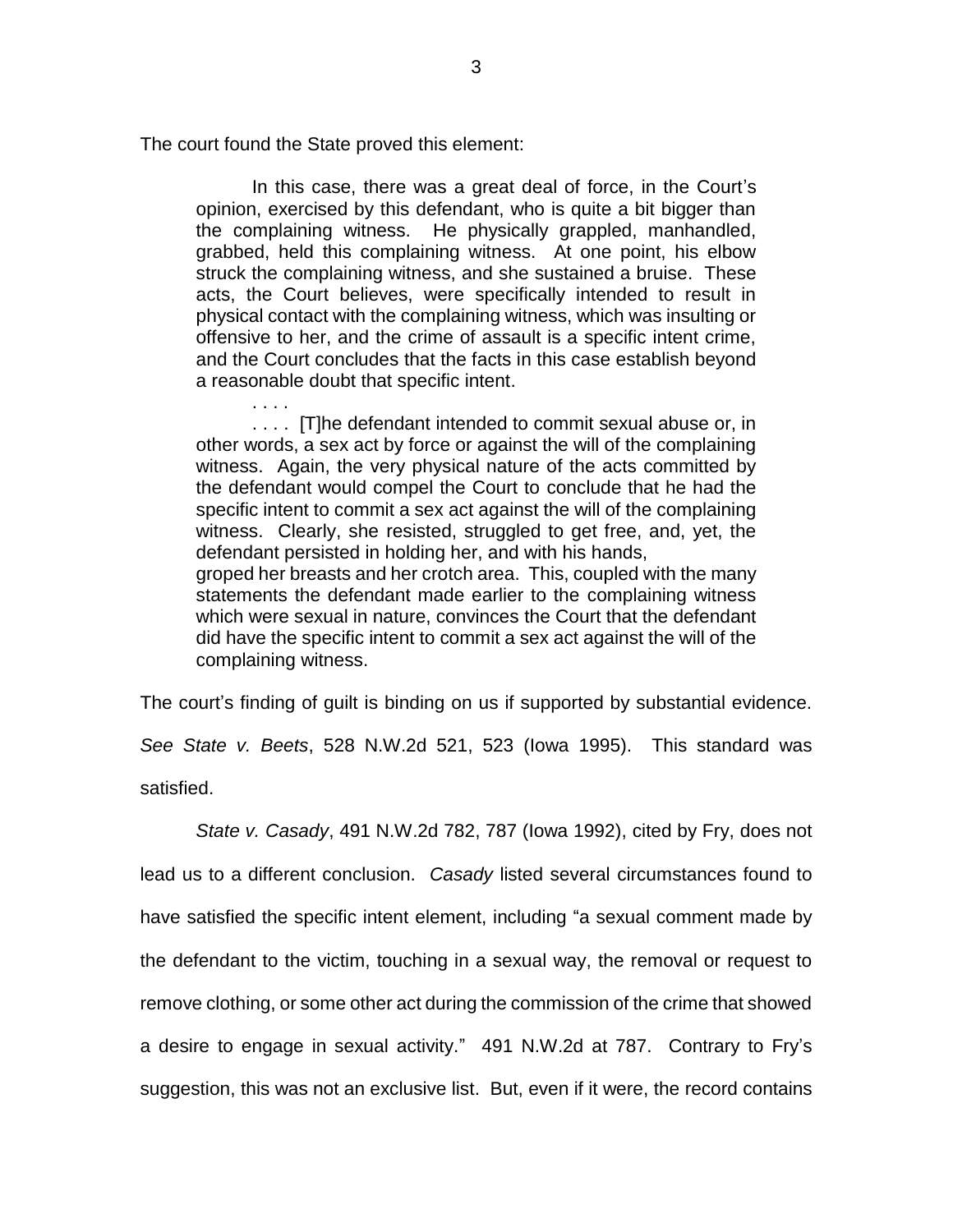evidence of all these circumstances. Fry's sexual comments before the incident, and specifically his mention of how lucky the employee's husband must be to see her naked and his request to have a "quickie" with the employee, could not have been a clearer expression of his sexual intent. As noted, he also held the employee close to his body and touched her in a sexual way.

Fry also points out the assault took place in the facility kitchen rather than a private location, a fact he believes undermines a finding of specific intent. We are not persuaded. Only Fry and the employee were in the kitchen; the other staff person on shift was "in [an]other room."

Finally, Fry asserts he did not deceive or threaten the employee. But the definition of specific intent does not require deception or threats.

The record contains substantial evidence of specific intent. We affirm Fry's conviction for assault with intent to commit sexual abuse.

#### *II. Restitution of Attorney Fees and Court Costs*

The district court entered an order styled "judgment entry." The court required Fry to pay "court costs, and the cost of his court-appointed attorney." The court concluded "the defendant is capable of paying \$25 towards court-appointed attorney fees."

Fry "appeals the portion of his sentence requiring him to make restitution for court costs and \$25 toward his court appointed attorney fees." He argues the district court "failed to properly consider his reasonable ability to pay the costs of his legal assistance" and failed to consider his "ability to pay the court-ordered court costs." The State counters that the issue is not ripe for review. In its view, "the sentencing court did not have the total amount of court costs available" at the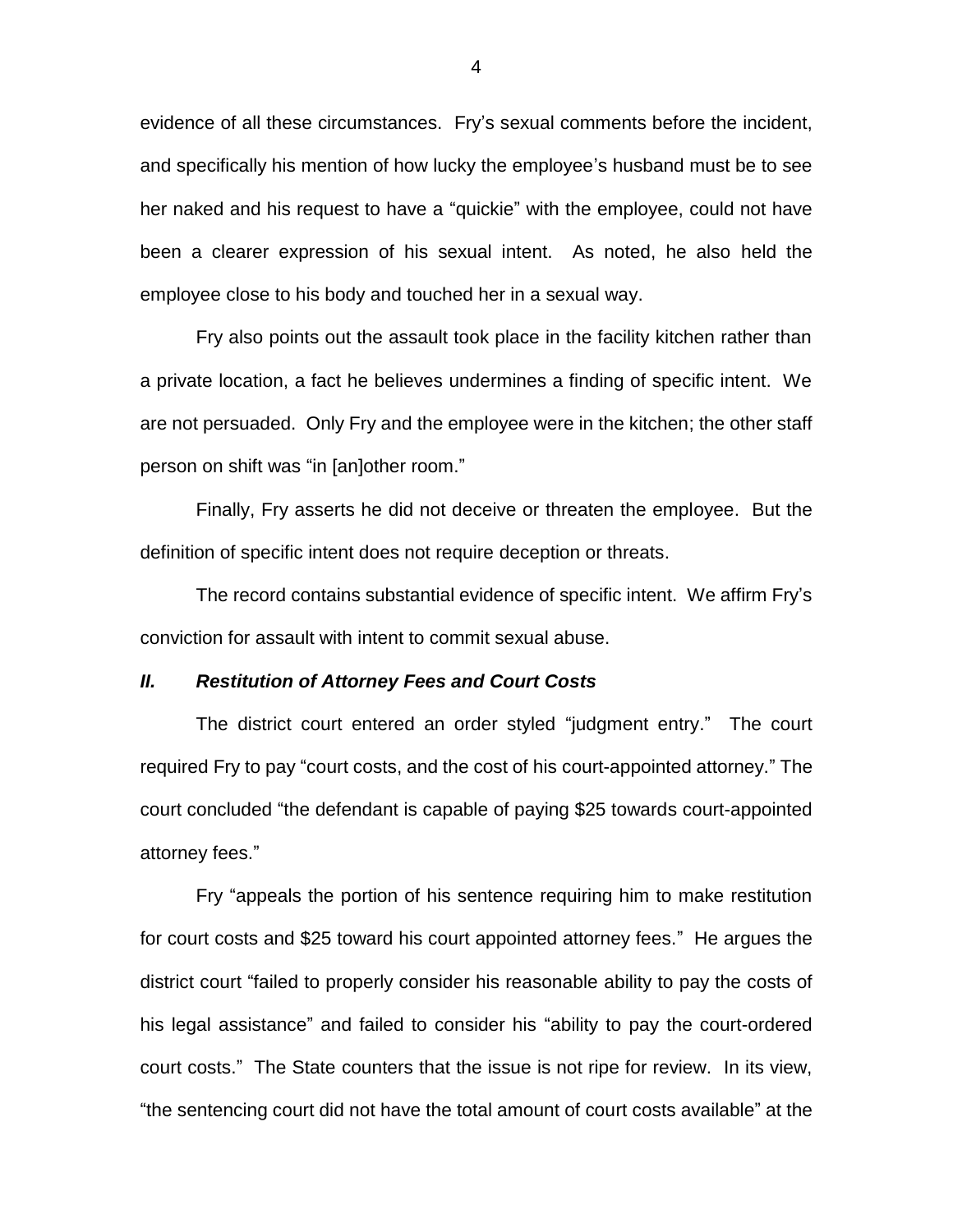time of sentencing and, accordingly, the appeal is premature. *See State v. Jackson*, 601 N.W.2d 354, 357 (Iowa 1999); *State v. Swartz*, 601 N.W.2d 348, 354 (Iowa 1999).

This court distinguished *Swartz* in *State v. Campbell*, No. 15-1181, 2016 WL 4543763, at \*3 (Iowa Ct. App. Aug. 31, 2016). We said *Swartz* "contemplates a situation in which the court has ordered an amount of restitution without determining the defendant's reasonable ability to pay." *Campbell*, 2016 WL 4543763, at \*3. Campbell did "not challenge the amount of his restitution" but the evidentiary basis for the court's finding that he had a reasonable ability to pay. *Id.* Because the court made the ability-to-pay finding in its written sentencing order, we concluded the issue could be reviewed on direct appeal. *Id.*

The same holds true here with respect to the district court's order finding Fry had the ability to pay \$25 for court-appointed attorney fees. Fry contends the district court abused its discretion in "failing to properly consider [his] ability to pay the costs of his legal representation." As in *Campbell*, he simply challenges the sufficiency of the evidence to support this finding. The issue is ripe for review, and we proceed to the merits.

"[S]ection 910.2 authorizes a sentencing court to order restitution for court costs and attorney fees only to the extent of the defendant's reasonable ability to pay the amount ordered." *State v. Kaelin*, 362 N.W.2d 526, 528 (Iowa 1985). Fry's attorney submitted a statement listing his court-appointed attorney fees as \$960. The district court found Fry capable of paying \$25. Although he was indigent and experienced financial hardship in the year preceding the offense, he previously earned cash compensation for landscaping work and testified to his desire to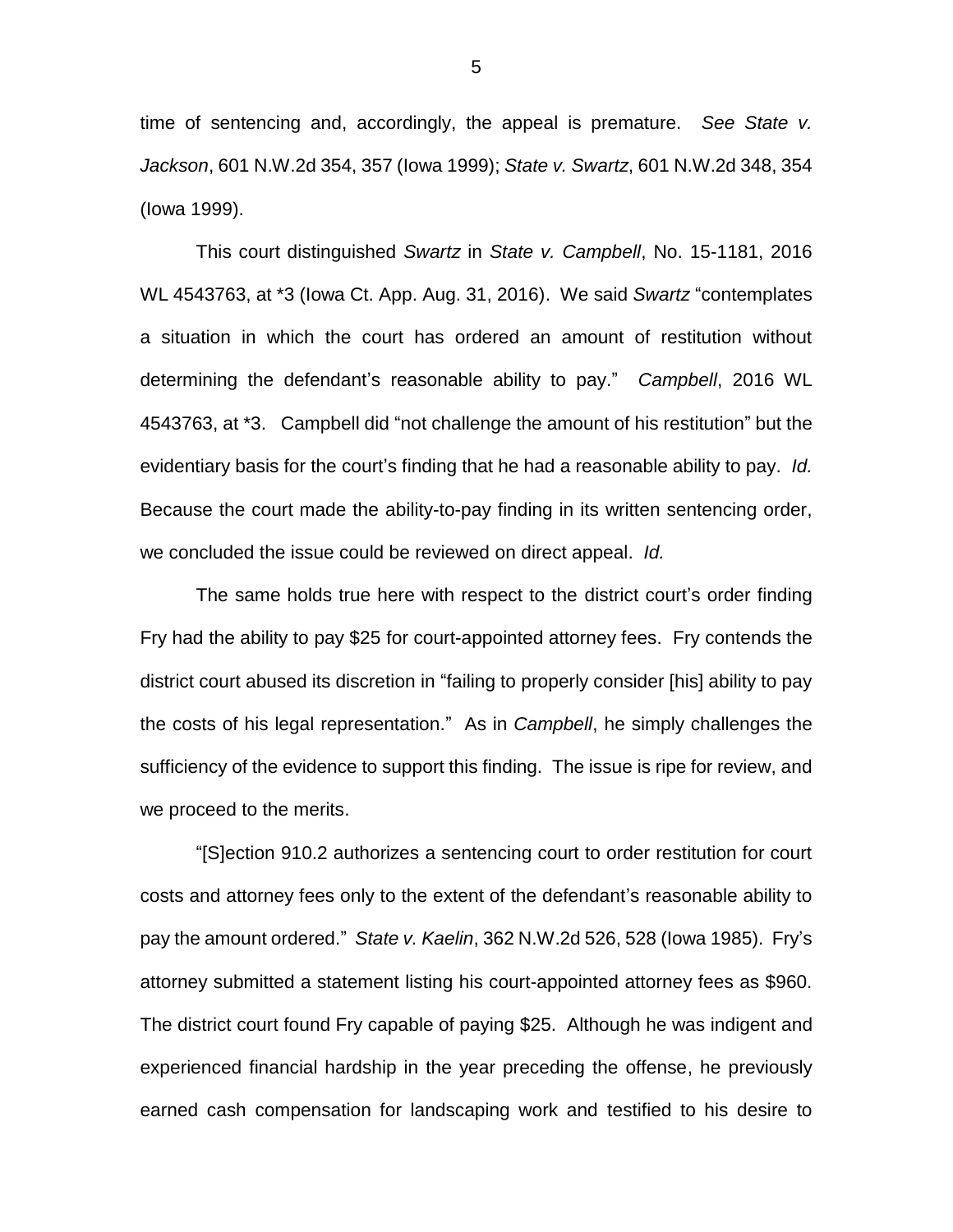continue performing that type of work. We are not convinced the court abused its discretion in holding him responsible for \$25 of the \$960 bill.

Fry also takes issue with the court's statement, "I have to tax some minor amount of attorney fees." He argues, "The court mistakenly believed that it had to order [him] to repay something for his court-appointed fees." We disagree. The court used the term "have to" while listing various components of the sentence. We are not convinced the two words reflected a belief the court was statutorily required to order the payment of some amount of the attorney fee obligation whether or not Fry was able to pay the amount. *See* Iowa Code §§ 910.2 ("When the offender is not reasonably able to pay all or a part of the . . . court-appointed attorney fees ordered pursuant to section 815.9, including the expense of a public defender, . . . the court may require the offender in lieu of that portion of the . . . court-appointed attorney fees ordered pursuant to section 815.9, including the expense of a public defender . . . restitution for which the offender is not reasonably able to pay, to perform a needed public service for a governmental agency or for a private nonprofit agency."); 910.3 (allowing the defendant to raise "any mental or physical impairment which would limit or prohibit the performance of a public service"); *State v. Haines*, 360 N.W.2d 791, 794 (Iowa 1985) (concluding restitution statute does not violate right to counsel in light of the protections in place to relieve the defendant of the restitution obligation). Notably, the court's written sentencing order made no reference to a mandatory attorney-fee obligation but focused instead on the amount Fry was capable of paying. We conclude the district court's stray use of "have to" in its oral rendition of the sentence does not mandate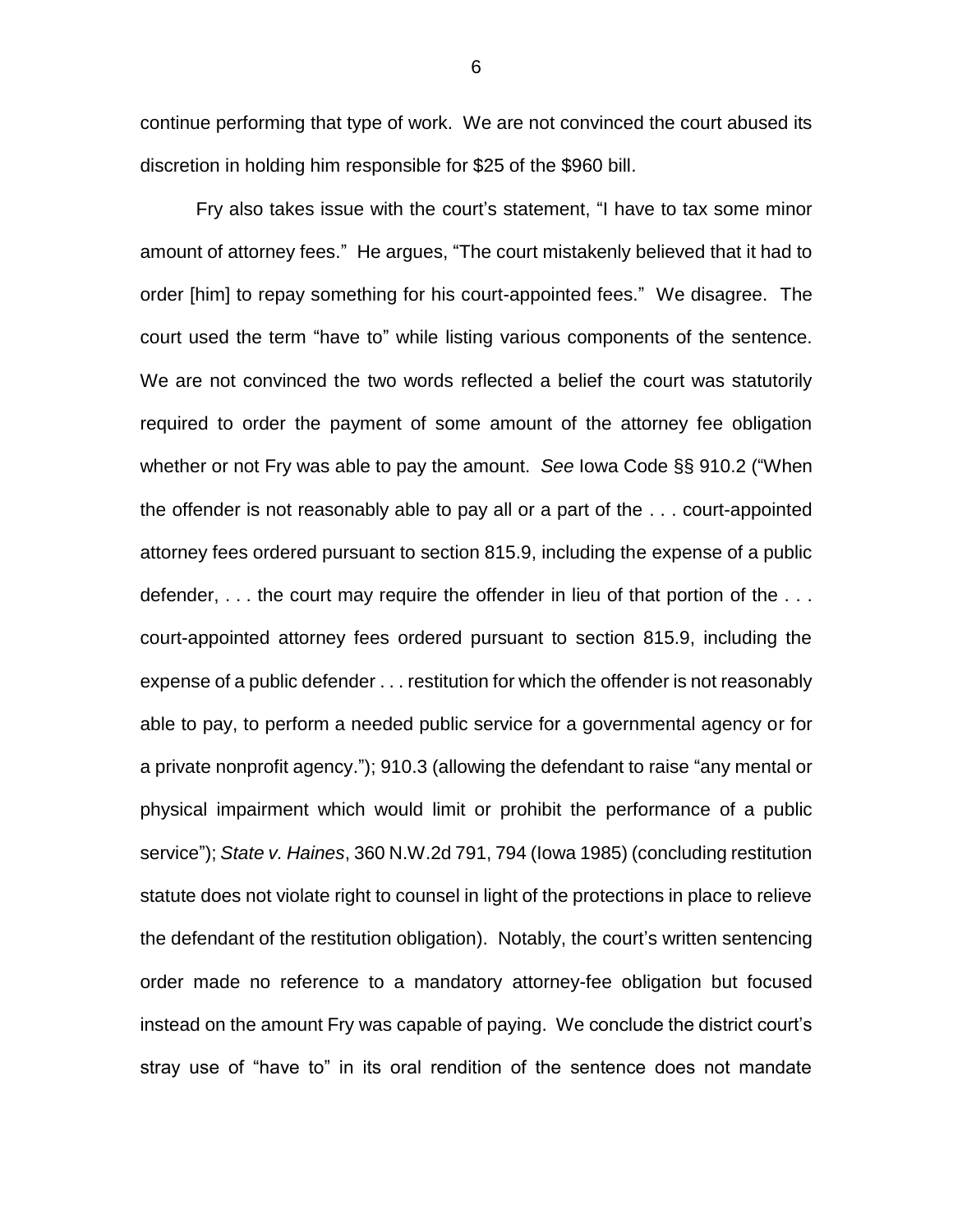reversal. We affirm the district court's imposition of a \$25 attorney-fee restitution obligation.

We turn to the district court's imposition of court costs. A statement filed with the court before sentencing identified costs of  $$677.52<sup>1</sup>$  This restitution obligation, like the court-appointed attorney fee obligation, is subject to a defendant's ability to pay. *State v. Kurtz*, 878 N.W.2d 469, 473 (Iowa Ct. App. 2016). The district court ordered Fry to pay "court costs" without determining his reasonable ability to pay those costs. We vacate that portion of the sentence and remand for a determination of Fry's reasonable ability to pay those costs. *See State v. Johnson*, 887 N.W.2d 178, 184 (Iowa Ct. App. 2016) ("Although the sentencing court did state Johnson was reasonably able to pay \$100 of his courtappointed attorney fees, the record is silent as to whether the court considered Johnson's ability to pay the court-ordered court costs. Because we cannot determine whether the court reasonably exercised its discretion when it ordered restitution for court costs, we vacate that portion of the sentence and remand for a determination of Johnson's reasonable ability to pay.").

#### *III. Disposition*

 $\overline{a}$ 

We affirm Fry's conviction for assault with intent to commit sexual abuse. We also affirm the district court's determination that Fry was able to pay \$25 in restitution for court-appointed attorney fees. We vacate that portion of the district

<sup>&</sup>lt;sup>1</sup> The clerk of court later filed a "financial summary" of all court costs. We only consider the costs on record at the time judgment was entered.